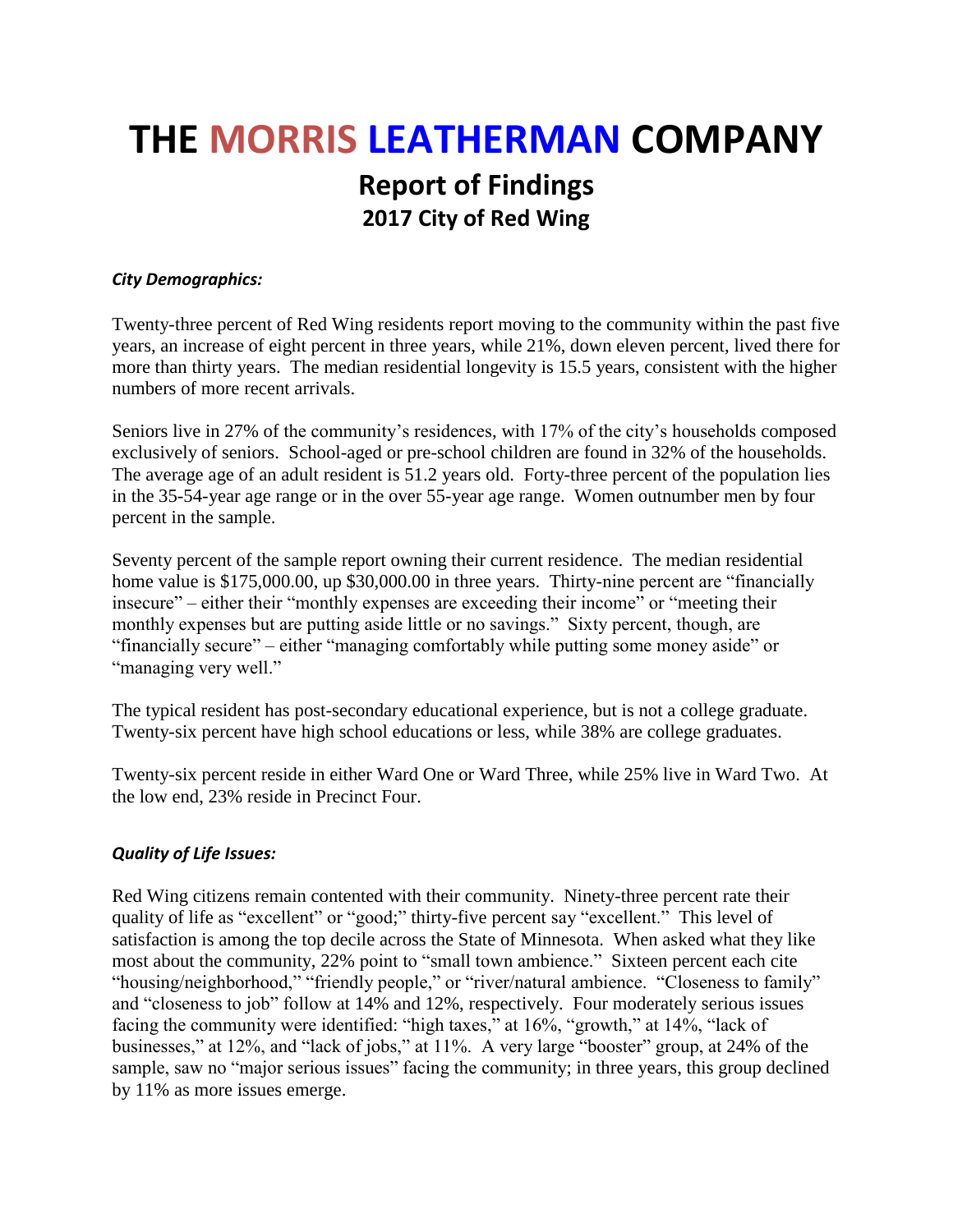Eighty-five percent rated the City of Red Wing as either "excellent" or "good" as a place to raise children, down ten percent in three years; ninety-one percent rated the city the same way as a place to retire. Ninety-seven percent rate the general sense of community among residents as either "excellent" or "good;" only three percent rate it lower. A nearly unanimous 97% feel accepted, valued and welcomed in Red Wing; only two percent disagree.

Eighty percent would recommend living in Red Wing to others, while 13% would not do so. Residents recommending Red Wing will do so because of its "small town ambience," "friendliness," "safeness," "quiet and peacefulness," "beauty and natural surroundings," and "solid sense of community." Residents not recommending Red Wing point to "lack of jobs," "lack of recreation," "need for more retail," "lack of entertainment," and "high taxes."

In looking at the connection to their neighborhood, 53% report they have frequent contact with one-to-three neighbors, 28% have frequent contact with four-to-eight neighbors, and six percent have frequent contact with more than eight neighbors. Only 13% have no contact with their neighbors. A comparatively high 26% report doing or receiving a "a lot" of favors from their neighbors. Forty-seven percent report "sometimes" receiving or doing favors for their neighbors, while 26% either "rarely" or "never" do.

A total of 24% point to three aspects of the community needing to be fixed or improved in the future: "not enough retail," "quality of schools," and "lack of jobs." But, 28% think there is nothing to be fixed or improved in the future and 14% are "unsure." Similarly, 24% point to two currently missing community aspects which would greatly improve the quality of life for residents: "a shopping mall" and "entertainment opportunities." This time 34% think there is nothing currently missing and 11% are "unsure."

# *Community Characteristics:*

Respondents were read a list of 12 community characteristics; they were asked if Red Wing currently has too many or two much, too few or too little, or about the right amount. In each case, fifty percent or more of the sample think the community has "about the right amount." The table is arrayed from highest to lowest by the percent thinking there is "too few or little."

| <i>Characteristic</i>           | Too Few | <b>Too Many</b> |
|---------------------------------|---------|-----------------|
| Entertainment opportunities     | 42%     | 4%              |
| Dining opportunities            | 27%     | 9%              |
| Affordable health care services | 25%     | 3%              |
| Job training programs           | 25%     | 3%              |
| Apartments                      | 23%     | 14%             |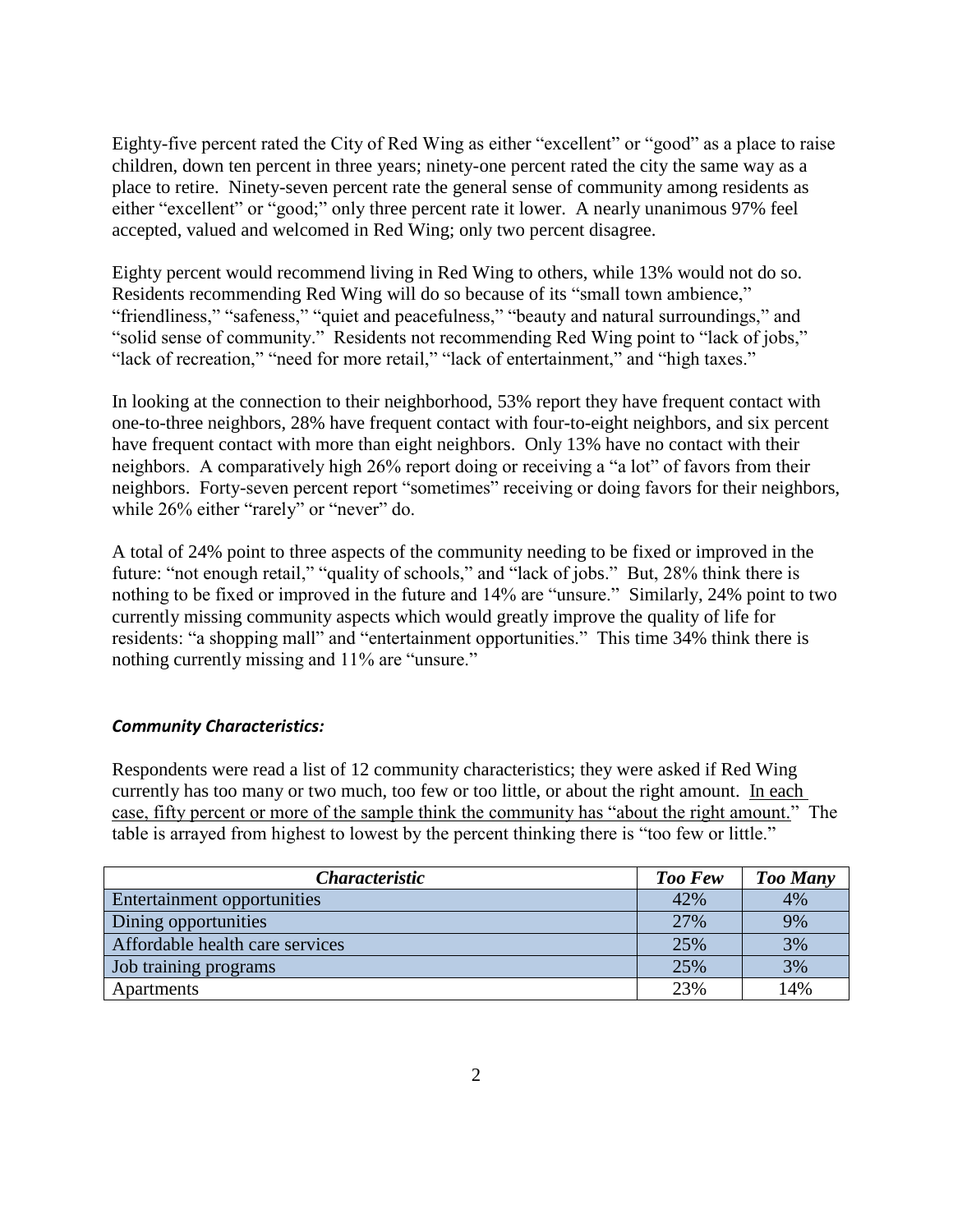| <i><b>Characteristic</b></i>               | <b>Too Few</b> | <b>Too Many</b> |
|--------------------------------------------|----------------|-----------------|
| Housing people can afford                  | 22%            | 8%              |
| Affordable childcare                       | 21%            | 3%              |
| Preschool programs                         | 19%            | 3%              |
| Mental health services                     | 15%            | 4%              |
| Trails and bikeways                        | 8%             | 19%             |
| Parks and open spaces                      | 6%             | 15%             |
| Lifelong learning opportunities for adults | 4%             | 2%              |

The major development deficit in the community is "entertainment opportunities." "Dining opportunities," "affordable health care services," and "job training programs" form a second tier, with between 25% and 27% thinking there is currently "too few" of these opportunities.

Ninety-five percent of the sample are satisfied with housing opportunities for them and their families; only five percent report dissatisfaction.

When informed Red Wing's population grew very modestly between 2000 and 2015, sixty-six percent view population growth as "about right." Twenty-one percent regard it as "too slow," and 11% see it as "too fast." But, by a 66%-28% majority, residents support City actions and policies encouraging greater population growth; in fact, strong supporters outnumber strong opponents by two-to-one, at 25% versus 13%.

Forty-seven percent report household members attended an arts, history or cultural event in Red Wing during the past year. Among attendees, the four most popular are: "the Art Fair," at 24%; "River City Days," at 20%; "a Native American event," at nine percent; and, "a Sheldon Theater production," at eight percent. Non-attendees do not participate dur to "no interest" or "no time."

# *City Services and Taxes:*

City service ratings proved to be within the top five percent of Greater Minnesota cities. The table below lists each of twenty city services, followed by its positive rating – "excellent" or "good" – and it negative rating – "only fair" or "poor."

| <b>City Service</b> | <b>Positive</b> | <b>Negative</b> |
|---------------------|-----------------|-----------------|
| Trail maintenance   | 98%             | 2%              |
| Park maintenance    | 98%             | 2%              |
| Garbage collection  | 97%             | 3%              |
| Recycling service   | 96%             | 2%              |
| Police protection   | 94%             | 6%              |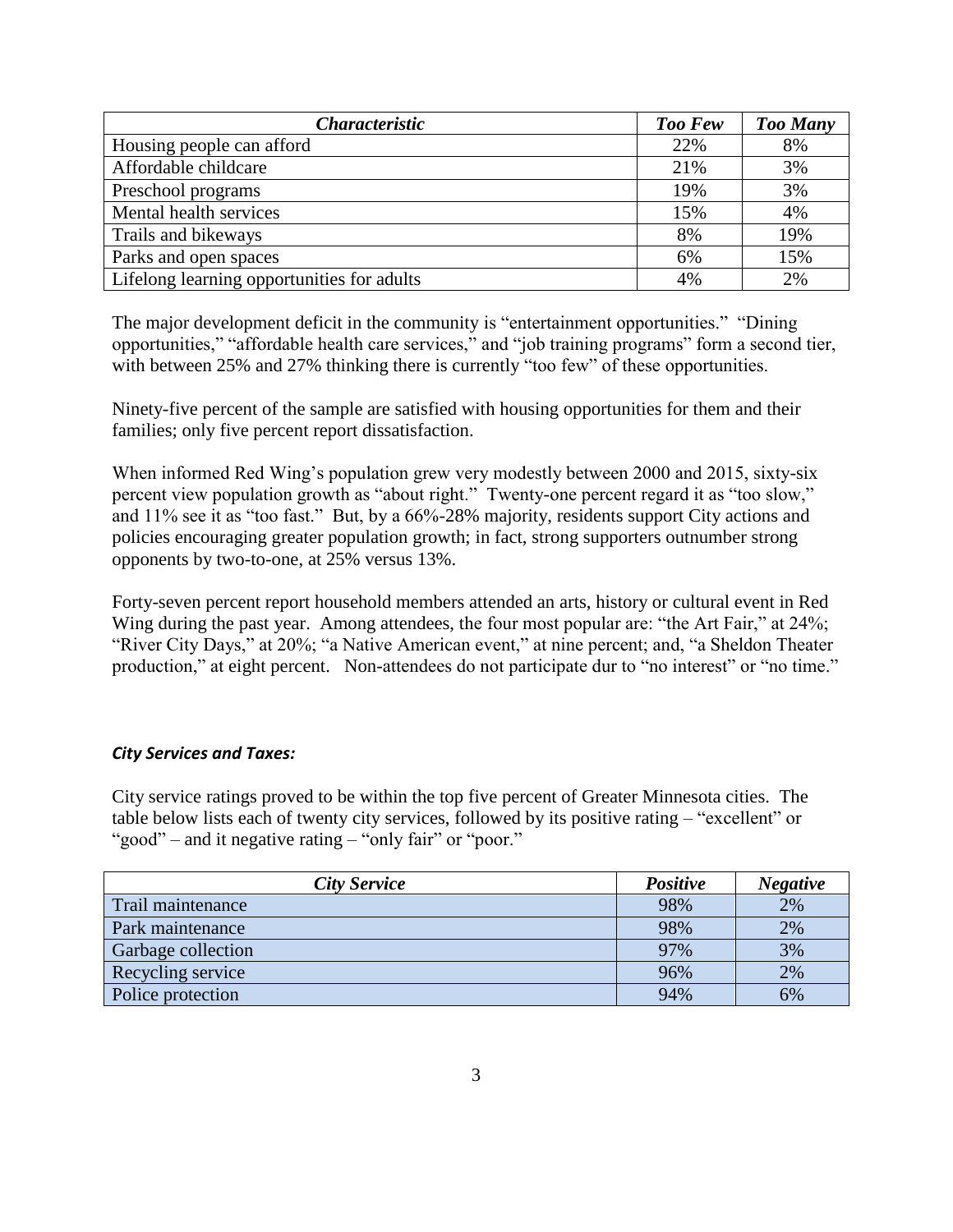| <b>City Service</b>                              | Positive | <b>Negative</b> |
|--------------------------------------------------|----------|-----------------|
| Sidewalk maintenance                             | 94%      | 6%              |
| Animal control                                   | 94%      | 5%              |
| Water and sanitary sewer services                | 94%      | 5%              |
| Fire protection                                  | 93%      | 1%              |
| 911 emergency dispatch service                   | 93%      | 2%              |
| Ambulance service                                | 93%      | 1%              |
| Cemeteries                                       | 93%      | 0%              |
| Recreational services and programs               | 93%      | 5%              |
| Accommodation and control of storm water run-off | 92%      | 5%              |
| Snow plowing                                     | 89%      | 10%             |
| Park security                                    | 89%      | 2%              |
| Library services                                 | 89%      | 4%              |
| Building inspection                              | 86%      | 1%              |
| Community planning and zoning                    | 85%      | 7%              |
| Pavement repair and patching on city streets     | 83%      | 17%             |

Fourteen city services register solid positive ratings, above 90%; the lowest rated service – pavement repair and patching on city streets – at 83% is still 21% higher than the statewide norm. The average positive rating of the 20 city services is a very strong 92.2%. When asked for the basis of negative ratings, five key rationales emerged: "poor street repair," "slow response time," "poor plowing," "too few services or offerings," and "poor drinking water." The first two criticism account for 40% of the dissatisfaction.

A solid 86% percent think the value of city services for the taxes they pay is "excellent" or "good." Twelve percent rate it lower.

# *City Government:*

A super-majority of 81% feel they could have a say about the way things are run in this community, beyond their vote. A comparatively very low 11% disagree; most disagreement stems from the view they will not be listened to.

Fifty-one percent feel they know "a great deal" or "a fair amount" about the work of the Mayor and City Council. Forty-nine percent, though, feel they know "very little" or "nothing" about their work. By a 66%-11% approval-to-disapproval rating, residents endorse the job of the Mayor and City Council; but, an unusually large 24% are unable to respond to this query. Approval ratings are based on: "no problems," "listen," "do what is best for residents," and "made improvements." Disapproval ratings stem from: "do not listen," "poor past spending," and "wrong priorities."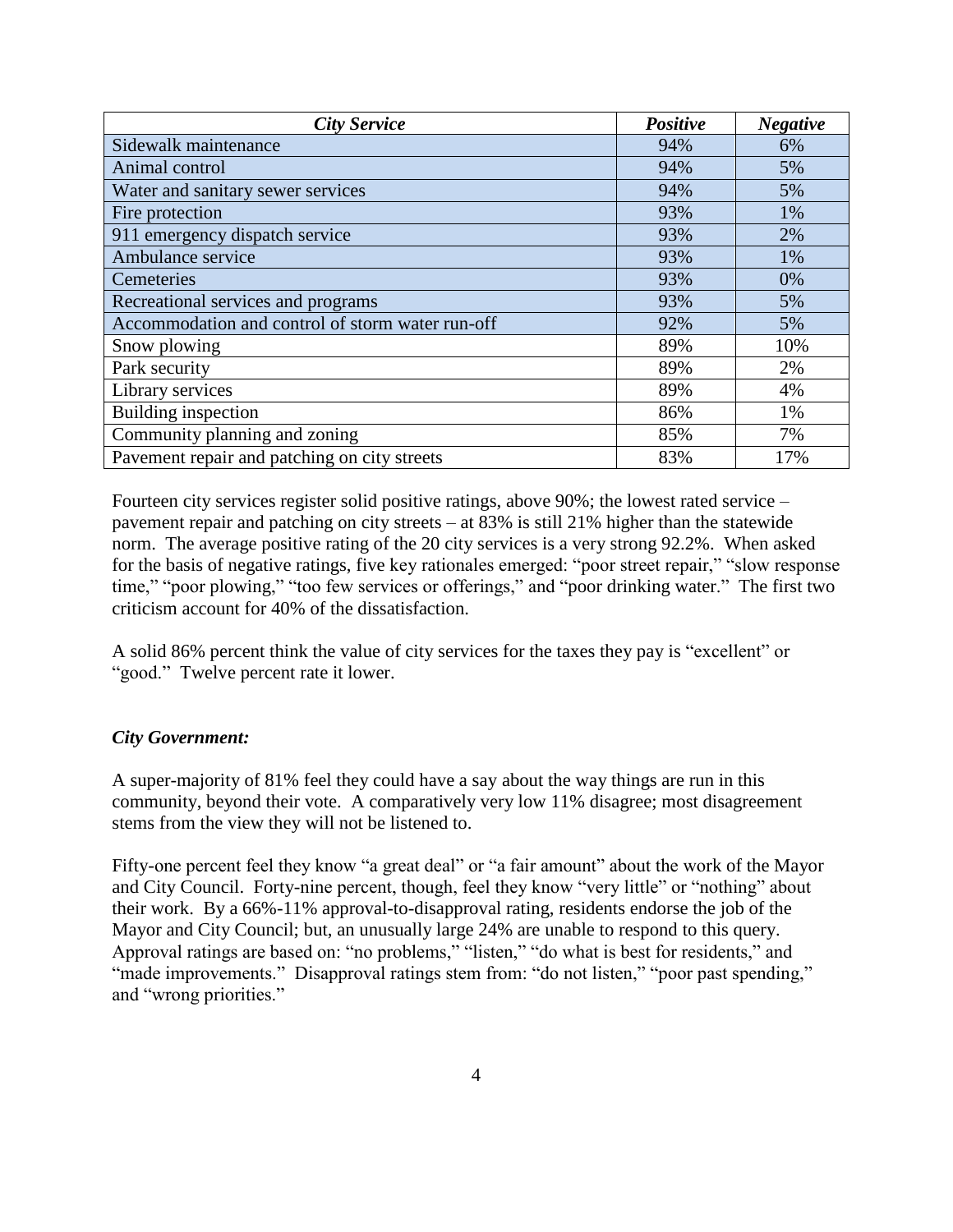## *City Staff:*

A very high 52% report having "quite a lot" or "some" contact with Red Wing City Staff, 20% above the statewide norm. Eighty-six percent rate staff job performance as either "excellent" or "good," while ten percent see it as "only fair" or "poor." This rating remains within the top ten percent of Greater Minnesota communities.

By a uniquely high 88%-4% super-majority, respondents believe City Staff works in residents' best interests. The very small percentage of negative responses stems from the feeling that staff has its own agenda.

#### *Sustainability:*

Respondents were told "sustainability" is defined as the ability to meet current needs without compromising the ability of future generations to meet their needs. Ninety percent regard the City of Red Wings' work to become more sustainable as at least "somewhat important;" fortyfive percent see it as "very important." Only ten percent rate it less so. Eighty-six percent think global climate change or global warming should be recognized by the City in its actions and policies; thirty-five percent feel strongly so. Only 12% disagree. Ninety-two percent support continued efforts by the City to encourage the use of renewable energy for businesses and homes; a very small two percent disagree.

#### *Parks and Recreation:*

A solid 93% feel the current mix of recreational facilities in the city sufficiently met the needs of their household members. Among the small number who regard them as insufficient, most see the need for more center-based activities, such as a youth center, community center or senior center. Reinforcing this satisfaction level is the 71% who report they do not regularly leave the City of Red Wing to recreate elsewhere because facilities were unavailable there. The reminder leaving the community regularly went to lakes for aquatic or boating activities, to play in sports leagues, or to golf. A very large ninety-three percent rate the parks and trails in Red Wing as either "excellent" or "good;" only six percent rate them lower. And, by a 97%-2% supermajority, residents support efforts by the City to preserve and conserve natural open space; in fact, 50% "strongly support" these actions.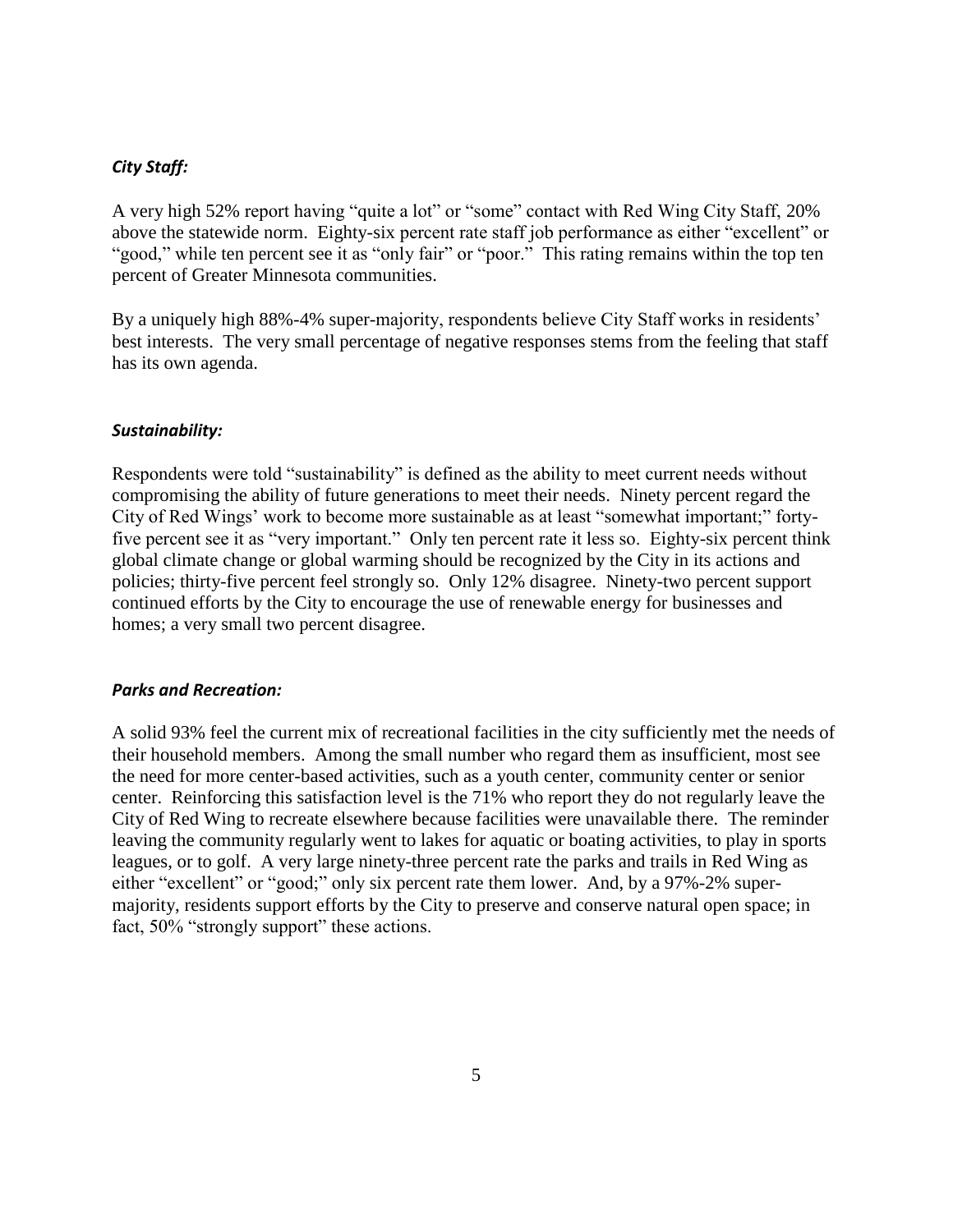## *Public Safety Issues:*

During the past two years, 63% think crime has "remained about the same." Twenty-three percent think it "increased," while eight percent think it "decreased." Ninety percent generally feel safe walking in their neighborhood alone at night; ten percent do not, generally because of inadequate lighting, drug problems, loitering youth, and rising crime.

Fourteen percent report members of their households were a victim of a crime in the community during the past twelve months. Ninety-one percent reported the crime to the police; nine percent did not, due to it being a minor incident or handling it themselves.

The Red Wing Police Department is very highly regarded. The table below shows a list of five descriptions, followed by the percent of respondents think the description is "very accurate," the percent think it is "somewhat accurate," and the percent deeming it "inaccurate." In each case the percent of residents thinking the description is "accurate" exceeds 85%.

| <b>Description</b>                        | Very Accurate | <b>Somewhat</b><br>Accurate | <b>Not Accurate</b> |
|-------------------------------------------|---------------|-----------------------------|---------------------|
| Professional                              | 56%           | 39%                         | 4%                  |
| Respectful                                | 58%           | 34%                         | 7%                  |
| Making a positive impact in the community | 57%           | 33%                         | 7%                  |
| Trustworthy                               | 57%           | 31%                         | 9%                  |
| Fair and consistent                       | 48%           | 38%                         | 13%                 |

The only description which posts a borderline troublesome percent of "inaccurate" ratings is "fair and consistent;" even so, 86% think that description is "accurate."

By a 96%-3% super-majority, residents approve of Red Wing police officers wearing body cameras; forty percent "strongly approve."

# *Barn Bluff Rock Face:*

Respondents were told, over the last two years discussions took place in Red Wing about people climbing Barn Bluff and painting the large rock face visible from Downtown. Forty-nine percent believe "painting on Barn Bluff should never be allowed; eighteen percent think "painting on Bard Bluff should be allowed with some restrictions; and, 23% think "painting on Barn Bluff should be allowed without any restrictions." Restrictions supported by middle-of-the-road citizens include: "no offensive language," at 51%; "no hate messages," at 15%; and "educational and informative messages only," at 11%. Sixty percent think it is either "very important" or "somewhat important" to control the painting of Barn Bluff, while thirty percent consider it "not too important" or "not at all important."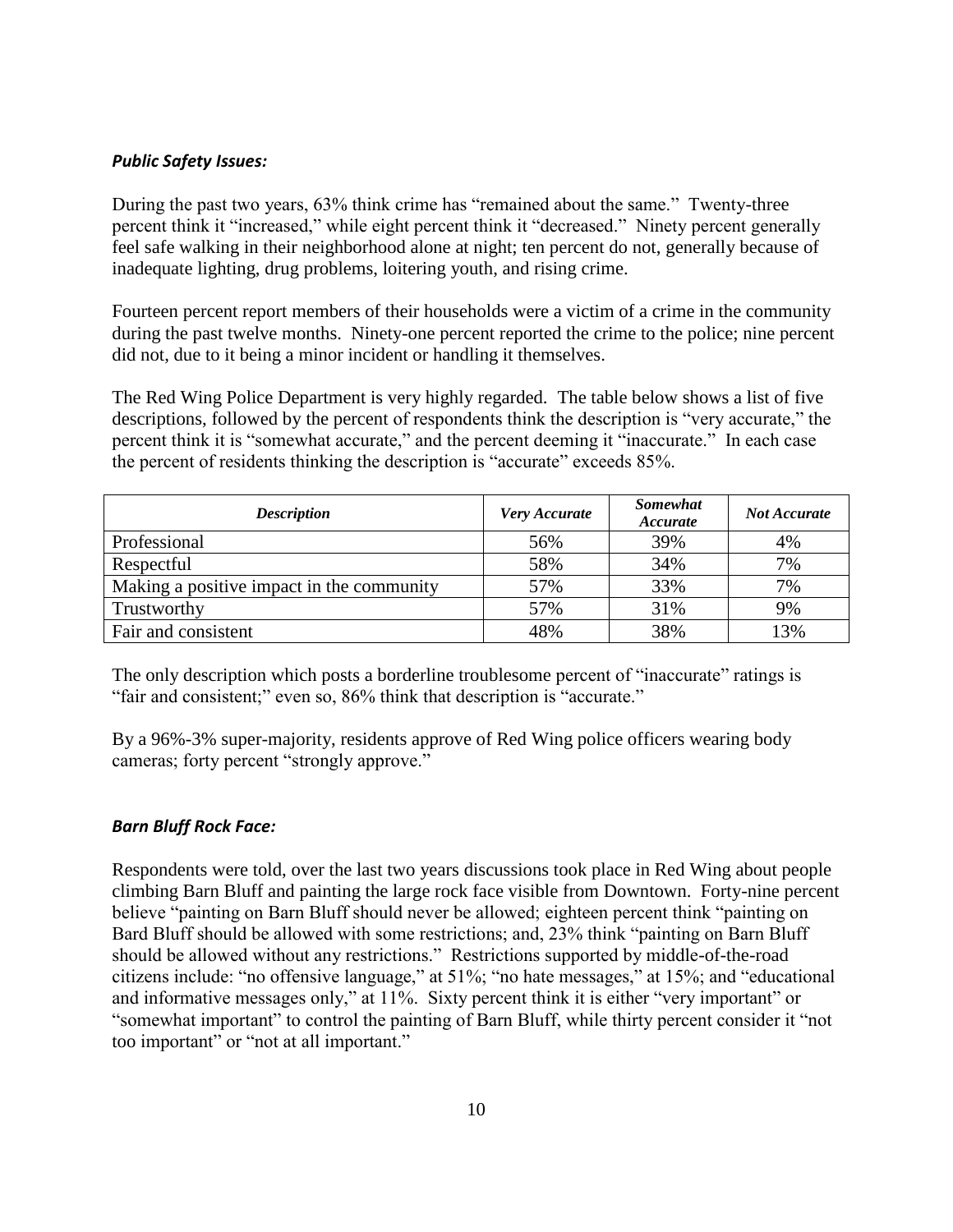## *Transportation Concerns:*

Sixty-one percent of the sample work outside of the home: twenty-nine percent work in the City of Red Wing, while 32% do not currently work. Seventy percent favorably rate the ease of getting to and from work and eight percent rate the ease lower.

Sixteen percent of workers outside of the home report household members ride public transportation on a regular basis. Eighty-two percent rate the quality of the transit service in Red Wing as either "excellent" or "good;" eighteen percent rate the service as "only fair" or "poor," primarily because of its "limited times" and "unreliability." Non-transit service users cite "preference to drive," at 67%, "takes too long," at ten percent, and "need car at work," at seven percent, as the main barriers.

By a 96%-4% super-majority, residents rate the ease of getting from place to place within the City of Red Wing as "excellent" or "good." The major reasons for more critical ratings are "road construction" and "few transit options."

## *Health and Wellness:*

Residents were told it is recommended people get at least 30 minutes of physical activity five days a week. But, in considering their amount of physical activity, only 17% think the community can do anything to increase their own amount. Three main suggestions by residents believing the City can help are made to increase activity: "neighborhood walking groups," "construction of a community center," and "more walking/running events." Among those not believing the City can help, 55% report they already get enough physical activity, 25% think there is nothing the community can do to help them become more physically active, and 20% just do not want to be more physically active.

Eighty-four percent think there are enough healthy grocery food options they can easily purchase in Red Wing; fifteen percent disagree. Dissenters have three main reasons: fifty-two percent think healthy food options are too expensive in Red Wing; thirty-eight percent feel there is not enough variety of healthy food options; and, 11% report there are not healthy food options close to where they live.

Residents were next told guidelines suggest adults and children limit their daily recreational screen time – including time using computers, televisions, cell phones and tablets – to stay as healthy as possible. The typical resident's best estimate of their daily recreational screen time is 1.6 hours. Thirty-three percent report it is one hour or less, while 12% say it is more than four hours.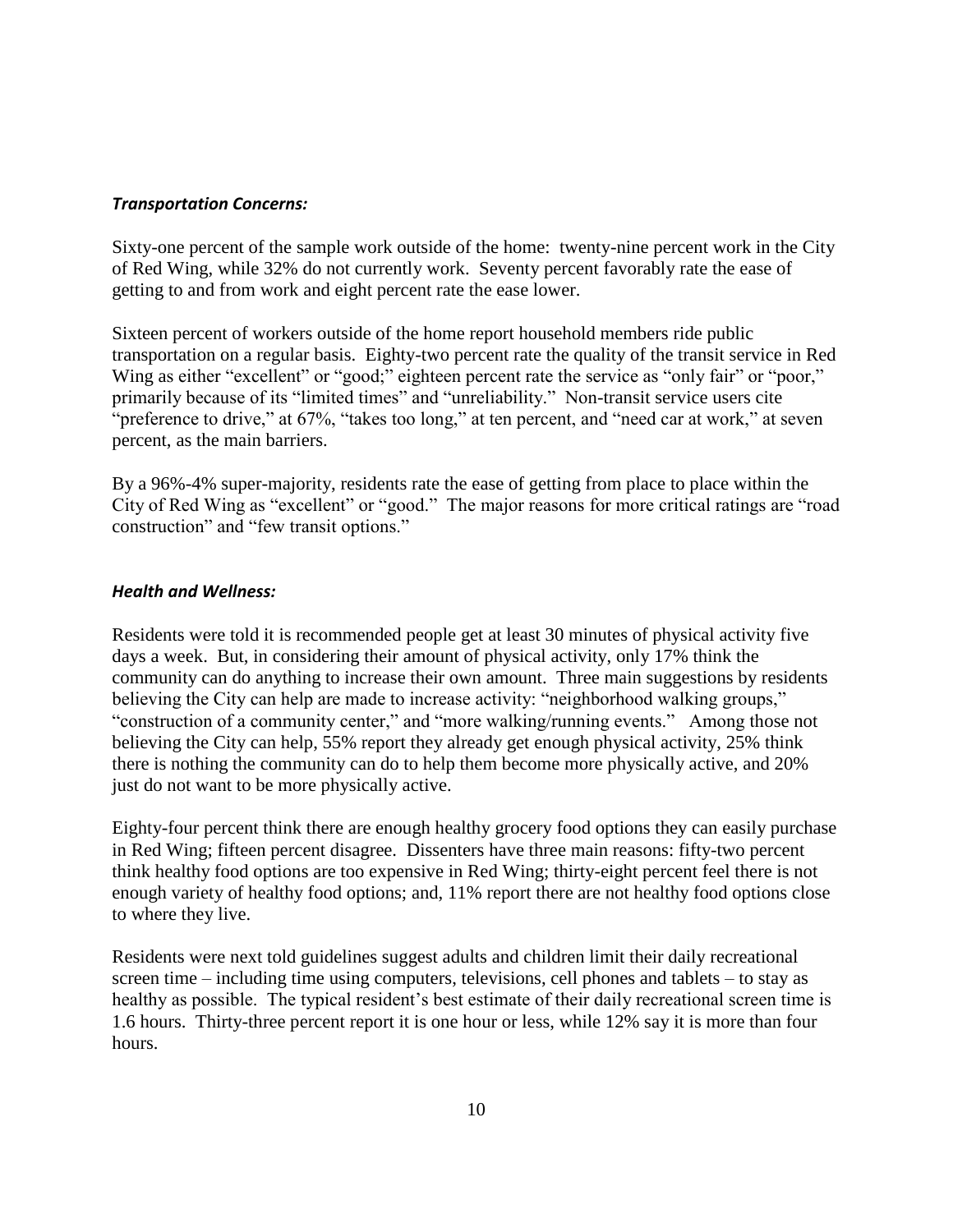#### *Communications Issues:*

The "City Website" is pointed to by a large 30% as their principal source of information about city government and its activities. The "Red Wing Republican Eagle" and "direct mail" follow, each at 16%, with social media," at 15%, and "Channel Six," ranking next. Unlike the previous study, the communications network is not dominated by a single source of information. If they could choose the best way to receive this type of information, 27% indicate they would use "a City Newsletter or other mailings," 22% would use the "City Website," 15% would rely upon "social media," 11%, on "Channel Six," and 10% on "local newspapers."

Eighty-six percent, an increase of seven percent since the previous study, have access to the Internet. Among those with access, 57% express some interest in subscribing to receive e-mails containing city information and news. Using standard market projection techniques, 20% of online households would be expected to subscribe.

### *Conclusions:*

Demographically, Red Wing is a mature and stable regional center city. Residents tend to be somewhat older than the norm, less well educated than the average, more financially secure. They highly value the small-town ambience, the natural beauty and local river vistas, and community connectedness. But, they are also concerned about the tax base and lack of economic development in the community. The City is still regarded as an exceptional place to both raise children and retire, a balance maintained by few other areas. In fact, a "booster" core of citizens – those who see no serious issues facing the City – is present; this booster group is three times higher than the average percentage in the State, but also has declined by 11% since the last study.

The high expectations among residents about city services are exceeded across-the-board. The average positive rating of city services is a very high 92.2%. Even the bottom-rated service, pavement repair and patching on city streets, receives a positive rating of 83%, almost twenty percent higher than the Greater Metropolitan Area norm. As a result, City Staff remain exceptionally highly and positively rated.

Among residents expressing an opinion, 86% approve of the job of the Mayor and City Council; but, a somewhat high 24% do not have enough information to make a judgment. Widespread support is found on a number of City Council actions and emphases: efforts to make more arts and cultural experiences available to residents, sustainability initiatives, preservation and conservation efforts, body cameras for on-duty police officers – although their rating is very high – restrictions on the painting of Barn Bluff, and local public transit services.